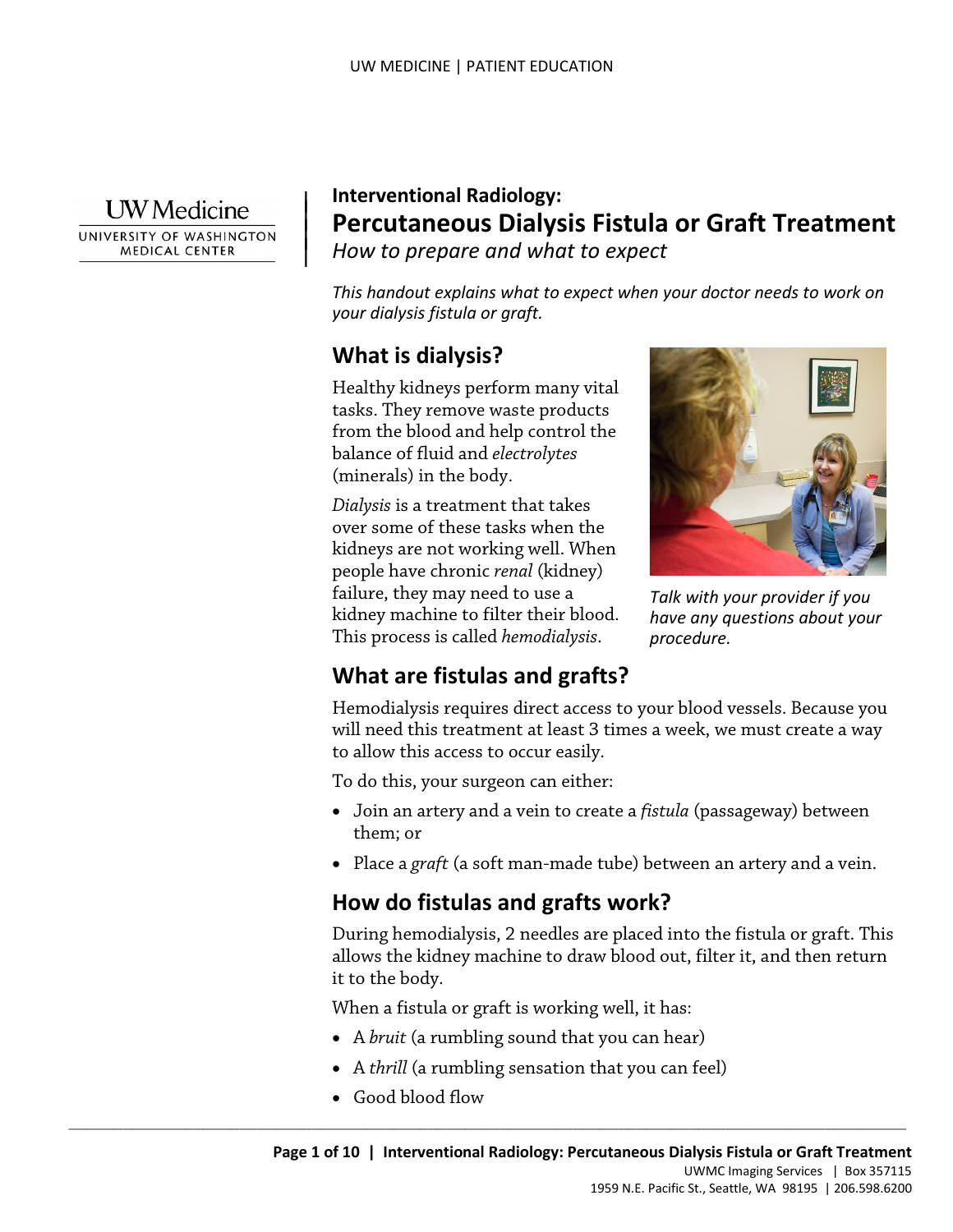# **Why does my fistula or graft have problems?**

 Over time, problems can occur with all fistulas and grafts. The most common problems are:

- • Blocks in the vein reduce blood drainage or the flow of blood from the artery into the fistula. This means dialysis does not work as well.
- The graft or fistula gets blocked with blood clots and no longer works.
- Swelling or pain in your arm, or your hand feels numb or cool.

# **What is an angiogram?**

 having problems with your fistula or graft. An angiogram is a type of and around your fistula or graft. Your doctor may want to do an *angiogram* to find out why you are X-ray that uses *contrast* (X-ray dye) to take pictures of blood flow in

and around your fistula or graft.<br>When we find the cause of your problem, it can often be fixed right (treatment) often works as well as surgery and is usually safer. having problems with your fistula or graft. An angiogram is a typ X-ray that uses *contrast* (X-ray dye) to take pictures of blood flow and around your fistula or graft.<br>When we find the cause of your problem, it can often away with a *percutaneous* (through the skin) method. This *intervention* 

 These procedures will be done by an *interventional radiologist*, a doctor with special training in procedures that are guided with X-rays.

# **What happens during the angiogram?**

The procedure takes about 1 to 2 hours. During this time, your doctor will:

- Inject a *local anesthetic* to numb the area around your fistula or graph.
- • Insert 1 or 2 plastic *catheters* (soft, thin tubes) into your fistula or graft. This is a lot like having dialysis needles placed.
- Inject contrast through the catheter while X-rays are taken. These X-ray images will show where the problem is.

If the X-rays show:

- Narrowed areas, we may open those sites using a *balloon catheter*. This procedure is called *angioplasty*. We may also place a *stent*. A stent is a metal mesh tube that helps keep the blocked area open.
- That the fistula or graft is filled with blood clots, we will infuse a material to break them up. Or, we may use a device that breaks up blood clots. We may treat any narrowed areas in the same way.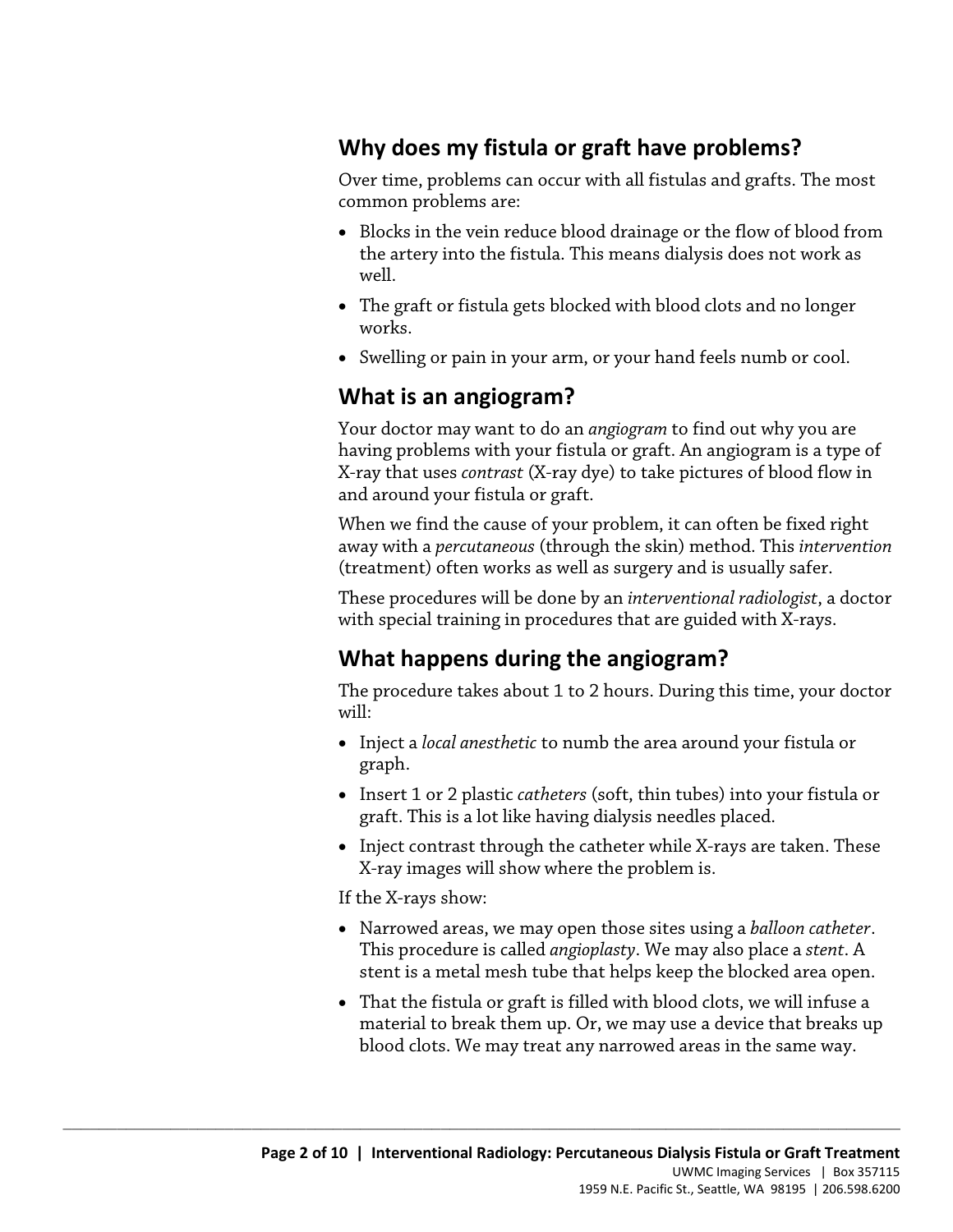## **What are the side effects or risks?**

This procedure is usually very safe. Afterward, you may have a slight bruise and tenderness where the catheters were placed. Most times, these symptoms ease over the next few days.

The most common problems after an angiogram are:

- A growing *hematoma* (a blood clot under your skin)
- Bleeding from your skin

Less common problems include:

- Complete clotting of your fistula or graft
- Infection
- Clots passing down into arteries in the hand

 any questions you have. Make sure all of your concerns are addressed. Your doctor will explain these risks before your procedure. Please ask

### **Before Your Procedure**

#### **Arrival Time**

Four doctor will explain these risks before your procedure. Please as<br>any questions you have. Make sure all of your concerns are addresse<br>**Before Your Procedure**<br>**Arrival Time**<br>If you are an *outpatient* (not staying in th If you are an *outpatient* (not staying in the hospital), a nurse coordinator will call you the afternoon before your procedure. If your procedure is on a Monday, the nurse will call you the Friday before. The nurse will:

• Tell you when to arrive at the hospital

 $\_$  ,  $\_$  ,  $\_$  ,  $\_$  ,  $\_$  ,  $\_$  ,  $\_$  ,  $\_$  ,  $\_$  ,  $\_$  ,  $\_$  ,  $\_$  ,  $\_$  ,  $\_$  ,  $\_$  ,  $\_$  ,  $\_$  ,  $\_$  ,  $\_$  ,  $\_$  ,  $\_$  ,  $\_$  ,  $\_$  ,  $\_$  ,  $\_$  ,  $\_$  ,  $\_$  ,  $\_$  ,  $\_$  ,  $\_$  ,  $\_$  ,  $\_$  ,  $\_$  ,  $\_$  ,  $\_$  ,  $\_$  ,  $\_$  ,

- Remind you what to do on the morning of your procedure
- Answer any questions you have

#### **Interpreter Services**

If you do not understand English well enough to understand these instructions or the details of the procedure, tell us **right away**. We will arrange for a hospital interpreter to help you. This service is free. **A family member or friend may not interpret for you.** 

### **Blood Tests**

You will have blood tests when you arrive for the procedure.

### **Allergies**

 If you have had an allergy or a bad reaction to contrast or iodine, please call our Interventional Radiology Nurse Coordinator at the number on the last page of this handout. You may need to take medicine for this allergy before the procedure.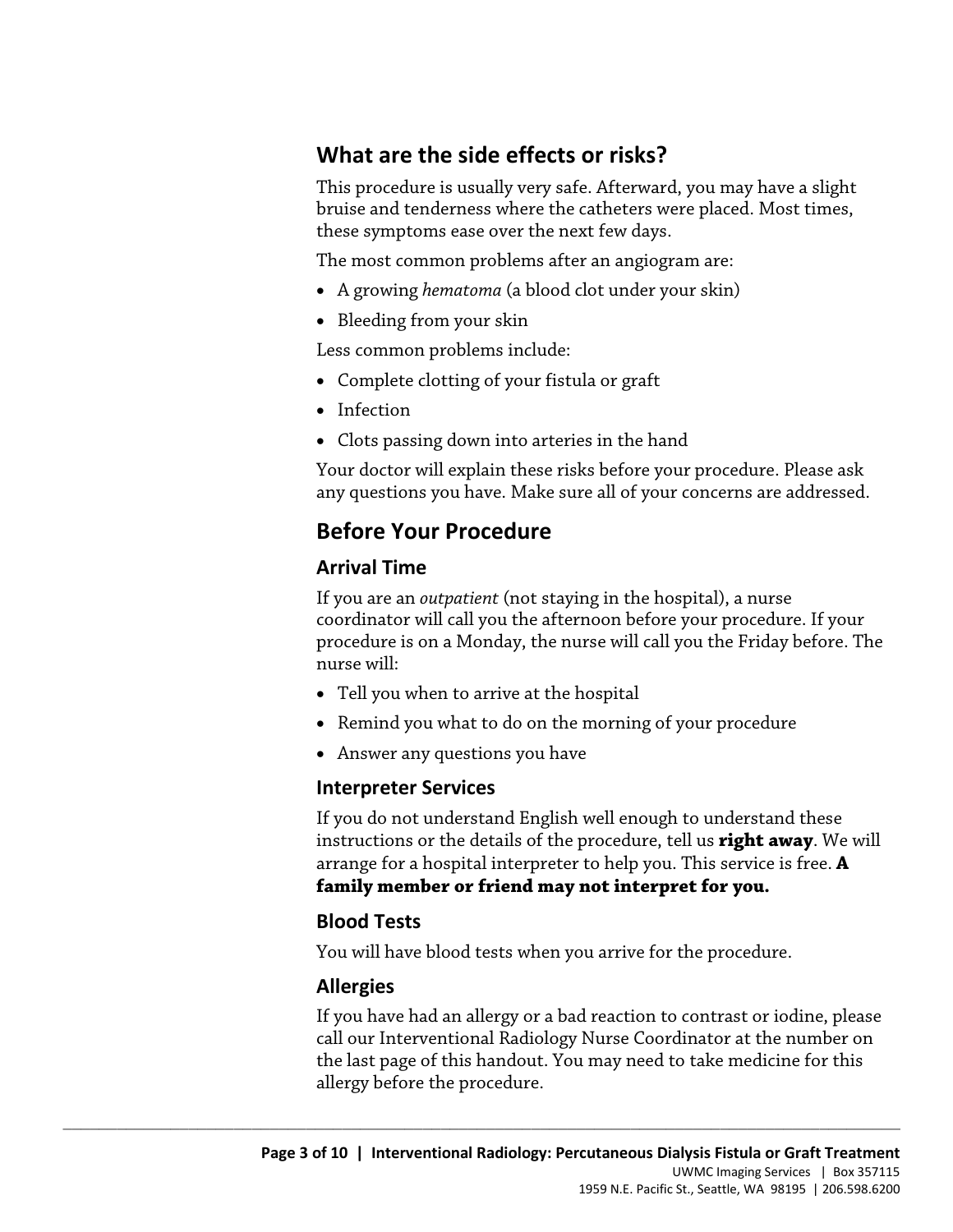### **Blood-thinning Medicines**

If you take a blood-thinning medicine such as Lovenox (enoxaparin), Coumadin (warfarin), or Plavix (clopidogrel), you may need to stop taking it for 1 to 10 days before the procedure. The length of time depends on which medicine you are taking.

If you have not been told what to do, talk with your provider or the clinic that prescribes the medicine. Tell them you are having an angiogram and ask when to stop taking this medicine.

**IMPORTANT:** If you have ever had a heart stent, a prosthetic heart valve, or a *pulmonary embolism*, or if you have *atrial fibrillation* with a history of a stroke, you **must** contact the provider who prescribes your blood-thinning medicine. Ask how to change your dose before your procedure.

### **Diabetes Medicines**

Diabetes Medicines<br>If you have diabetes and take insulin or oral diabetes medicines, w<br>give you instructions about holding or adjusting your dose for the<br>of the procedure.<br>**Sedation**<br>Before your procedure, you may be given If you have diabetes and take insulin or oral diabetes medicines, we will give you instructions about holding or adjusting your dose for the day of the procedure.

### **Sedation**

Before your procedure, you may be given a *sedative* (medicine to make you relax) through an *intravenous line* (IV) in one of your arm veins. This is called *moderate sedation*. You will stay awake, but feel sleepy. You will still feel sleepy for a while after the procedure.

For some people, using moderate sedation is not safe. If this is true for you, you will need general *anesthesia* (medicine to make you sleep).

Let us know **right away** if you:

- Have needed anesthesia for basic procedures in the past
- Have *sleep apnea* or chronic breathing problems (you might use a CPAP or BiPAP device while sleeping)
- Use high doses of an *opioid* pain medicine
- Have severe heart, lung, or kidney disease
- • Have back or breathing problems that make it hard to lie flat for about 1 hour
- Have a hard time lying still during medical procedures
- Weigh more than 300 pounds (136 kilograms)

 $\_$  ,  $\_$  ,  $\_$  ,  $\_$  ,  $\_$  ,  $\_$  ,  $\_$  ,  $\_$  ,  $\_$  ,  $\_$  ,  $\_$  ,  $\_$  ,  $\_$  ,  $\_$  ,  $\_$  ,  $\_$  ,  $\_$  ,  $\_$  ,  $\_$  ,  $\_$  ,  $\_$  ,  $\_$  ,  $\_$  ,  $\_$  ,  $\_$  ,  $\_$  ,  $\_$  ,  $\_$  ,  $\_$  ,  $\_$  ,  $\_$  ,  $\_$  ,  $\_$  ,  $\_$  ,  $\_$  ,  $\_$  ,  $\_$  ,

If you have any of these health issues, we may need to give you different medicines. Instead of a sedative, you might receive: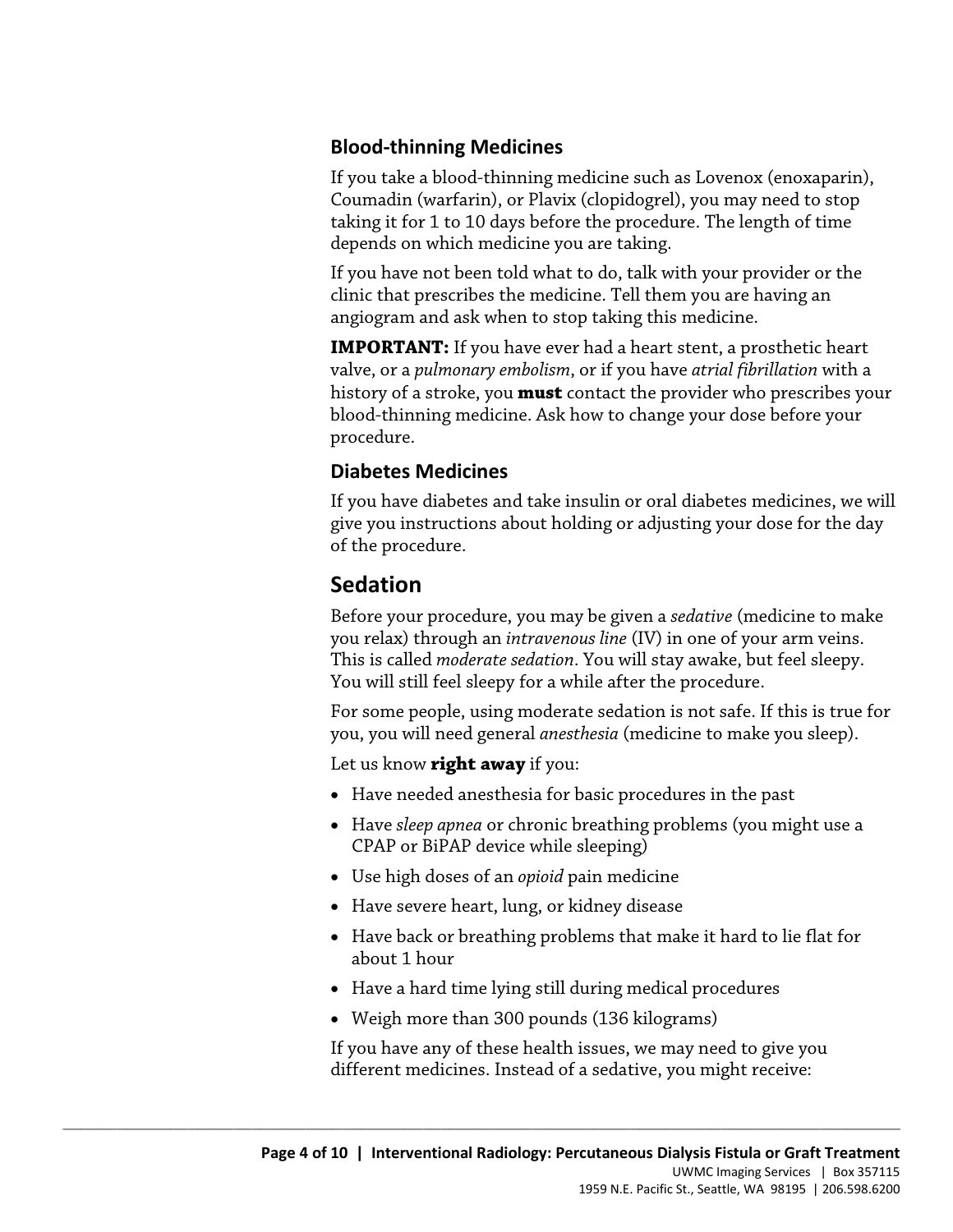- **Only** a *local anesthetic* (numbing medicine), such as lidocaine.
- A local anesthetic **and** a single pain or anxiety medicine. This is called *minimal sedation*.
- *General anesthesia* (medicine to make you sleep). This medicine is given by an anesthesia provider.

## **Day Before Your Procedure**

- Drink plenty of fluids. You may eat as usual.
- Plan ahead:
	- Expect to spend most of the day in the hospital.
	- Ask a responsible adult to drive you home after your procedure. **You may NOT drive yourself home or take a bus, taxi, or shuttle by yourself.** If you need to take a bus, taxi, or shuttle, the responsible adult **must** ride with you.
	- Ask a responsible adult to stay with you overnight after the procedure.

 **or ride with you on a bus, taxi, or shuttle, we will need to reschedule shuttle by yourself.** If you need to take a bus, taxi, or shuttle<br>the responsible adult **must** ride with you.<br>- Ask a responsible adult to stay with you overnight after the<br>procedure.<br>IMPORTANT: If you do not have a respo **IMPORTANT: If you do not have a responsible adult to drive you home your procedure.** 

### **Procedure Day**

- Take all of your other prescribed medicines. Do **not** skip them unless your doctor or nurse tells you to.
- Do **not** take vitamins or other supplements. They can upset an empty stomach.
- Starting **6 hours** before your procedure, **stop eating solid foods.**  You may only have *clear liquids* (liquids you can see through), such as water, broth, cranberry juice, or weak tea.
- • Starting **2 hours** before your procedure, do **not** take anything by mouth.
- If you must take medicines, take them with **only** a sip of water.
- Bring with you a list of all the medicines you take.

 $\_$  ,  $\_$  ,  $\_$  ,  $\_$  ,  $\_$  ,  $\_$  ,  $\_$  ,  $\_$  ,  $\_$  ,  $\_$  ,  $\_$  ,  $\_$  ,  $\_$  ,  $\_$  ,  $\_$  ,  $\_$  ,  $\_$  ,  $\_$  ,  $\_$  ,  $\_$  ,  $\_$  ,  $\_$  ,  $\_$  ,  $\_$  ,  $\_$  ,  $\_$  ,  $\_$  ,  $\_$  ,  $\_$  ,  $\_$  ,  $\_$  ,  $\_$  ,  $\_$  ,  $\_$  ,  $\_$  ,  $\_$  ,  $\_$  ,

#### **At the Hospital**

• You may have been told to go to Outpatient Lab for a blood draw. Do this before you check in. The lab is on the 3rd floor of the hospital, next to Outpatient Pharmacy, near the Cascade elevators.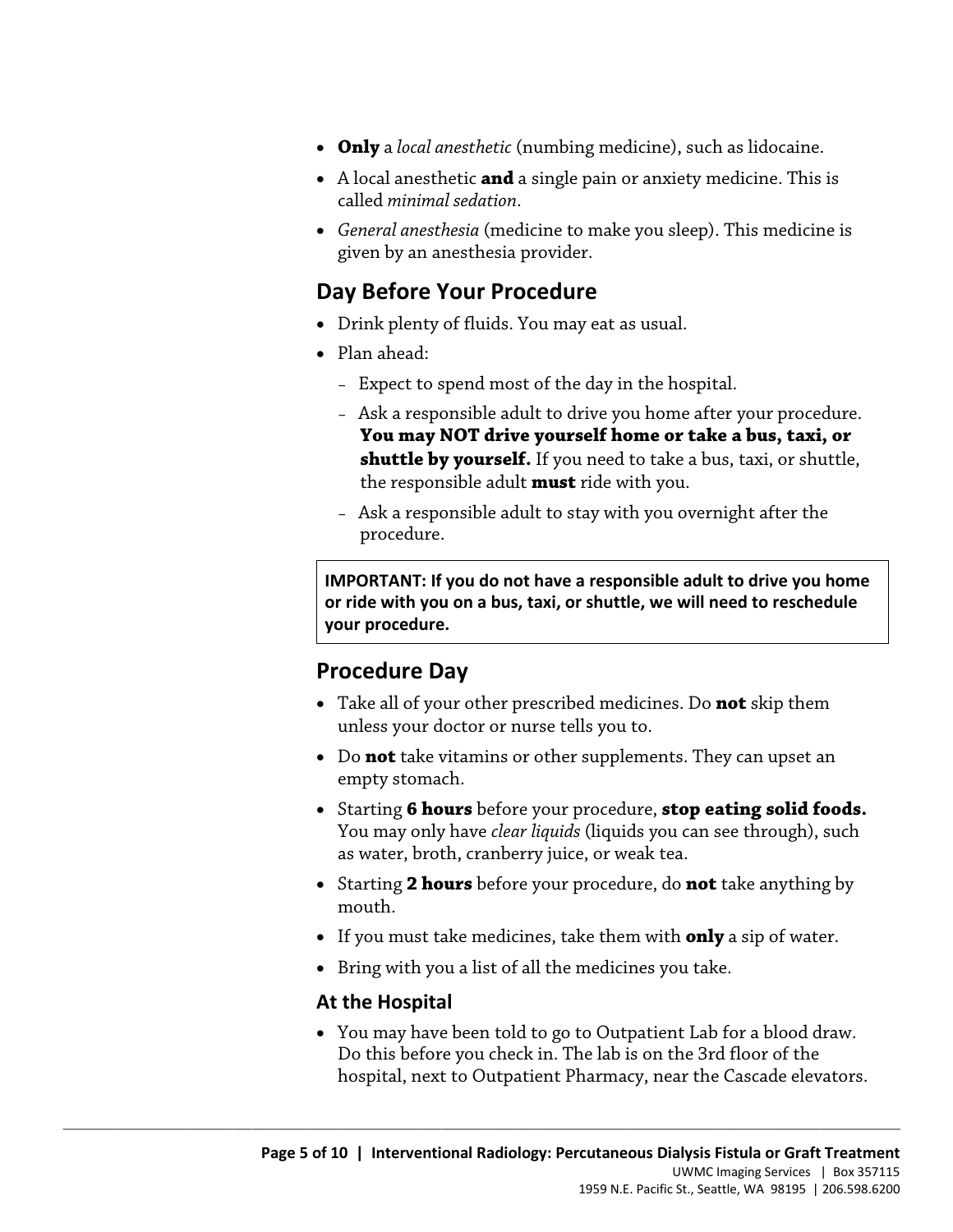- Unless you are told otherwise, check in at Admitting on the 2nd floor, next to Radiology. Take the Pacific elevator to the 2nd floor. Admitting is on the right side of Radiology Department.
- After checking in, go to the Radiology Reception Desk.
- we need to treat other people with unexpected and urgent • If there is a delay in starting your procedure, it is usually because problems. Thank you for your patience if this occurs.
- When we are ready to start your procedure, a staff member will:
	- Take you to a pre-procedure area
	- Give you a hospital gown to put on
	- Give you a bag for your belongings.
- While you are in the pre-procedure area:
	- Your family or a friend can be with you.
- While you are in the pre-procedure area:<br>- Your family or a friend can be with you.<br>- A nurse will ask you some health questions, take your vital sig<br>(such as heart rate), place an IV tube in your arm, and go over<br>what t – A nurse will ask you some health questions, take your vital signs (such as heart rate), place an IV tube in your arm, and go over what to expect.
	- A radiologist or physician assistant will talk with you about the procedure. They will ask you to sign a consent form, if you have not already signed one.
	- You will be able to ask any questions you have.
	- A nurse will take you to the Radiology suite. This nurse will be with you for the entire procedure.

# **What happens during the procedure?**

• You will lie flat on an exam table.

- We will use these devices to monitor you during the procedure:
	- Wires on your chest help us watch your heart.
	- A cuff around your arm let us check your blood pressure.
	- Prongs in your nose give you oxygen. A probe on one of your fingers show us how well you are breathing the oxygen.
- your name, go over your allergies, and explain what we plan to do. • For your safety, the entire medical team will ask you to confirm We do this for every procedure and every patient.
- A radiology technologist will use a special soap to clean your skin around your arm. The technologist may need to shave some hair from the area where the doctor will be working.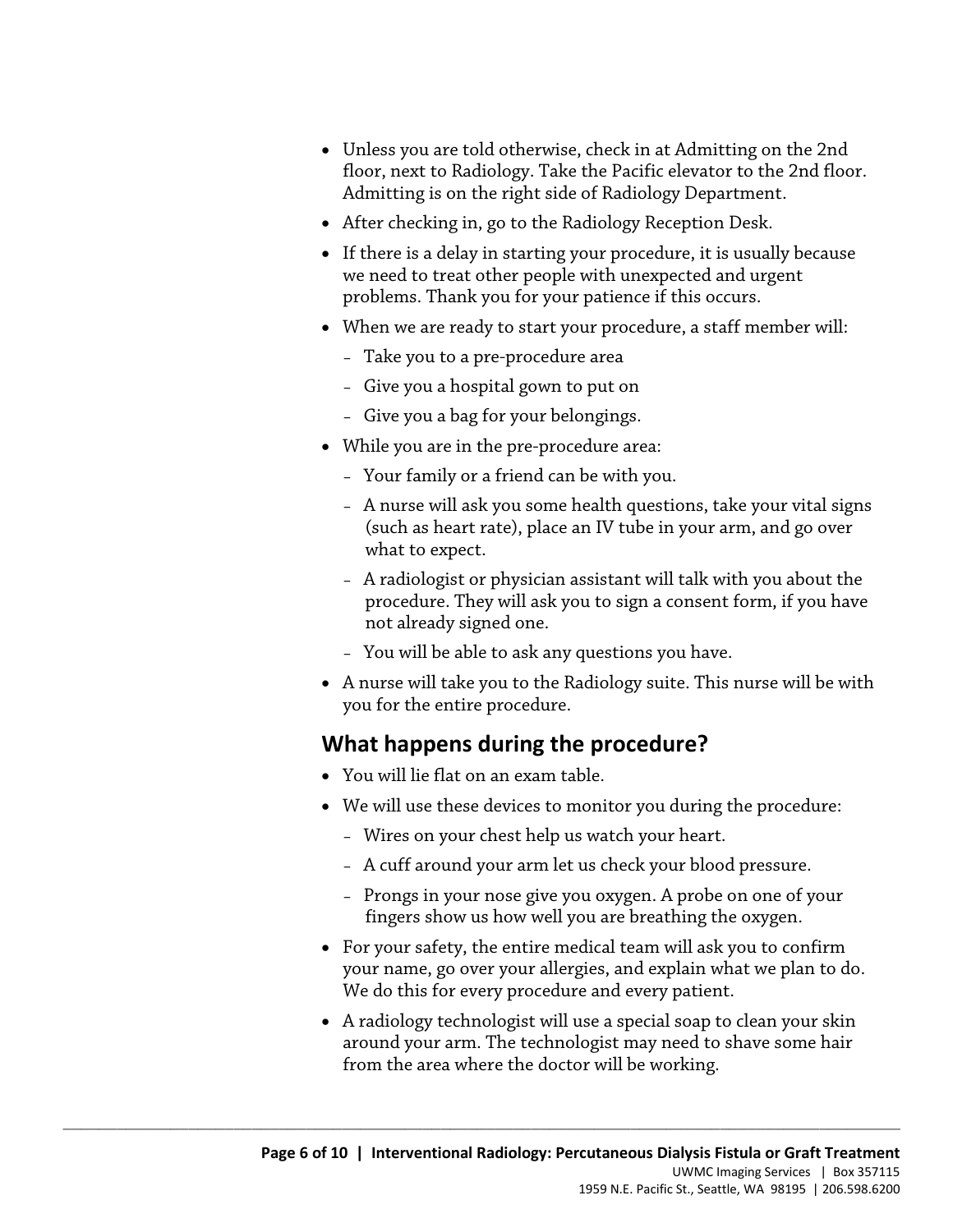- Next, your nurse will give you the sedative to make you feel drowsy and relaxed before we begin.
- If you need an interpreter, they will be in the room or will be able to talk with you and hear you through an intercom.
- We will take X-rays during the procedure to help your doctor see the graft and to see where and what the issue is.
- will feel a sting for about 10 to 15 seconds. After that, the area • Before the catheters are inserted into your fistula or graft (see page 2), the doctor will inject a local *anesthetic* (numbing medicine). You should be numb and you should feel only minor discomfort.
- • Once the problem is found, a decision is made about doing an intervention. If needed, that treatment will be done at this time (see "If You Have an Intervention," below).
- over the site. (see "If You Have an Intervention," below).<br>
• When the procedure is over, we will remove the catheters. We will apply pressure for 15 to 20 minutes and then place a tight banda<br>
over the site.<br>
• We may also place a short • When the procedure is over, we will remove the catheters. We will apply pressure for 15 to 20 minutes and then place a tight bandage
	- • We may also place a short-term stitch (*suture*) or device on the graft or fistula to help stop bleeding. We will remove the stitch or device before you leave the hospital.

#### **If You Have an Intervention**

- It is normal to feel pressure or slight pain at the site that is being treated. Please tell your nurse if you feel pain.
- After the intervention, we will take more X-rays to check the change in the blood flow.

## **What happens after the procedure?**

- If you:
	- Had general anesthesia, you will be watched for a short time in the recovery room.
	- Are an outpatient, you will be moved to a room in a short-stay unit in the hospital.
	- – Are staying overnight in the hospital, you will be moved to a should be able to go home in the morning by 11 a.m. room on an inpatient unit. You will spend the night there and
- Once you are settled in to your room:

- Your family member or friend will be able to be with you.
- You will need to rest flat on your back for 2 to 4 hours.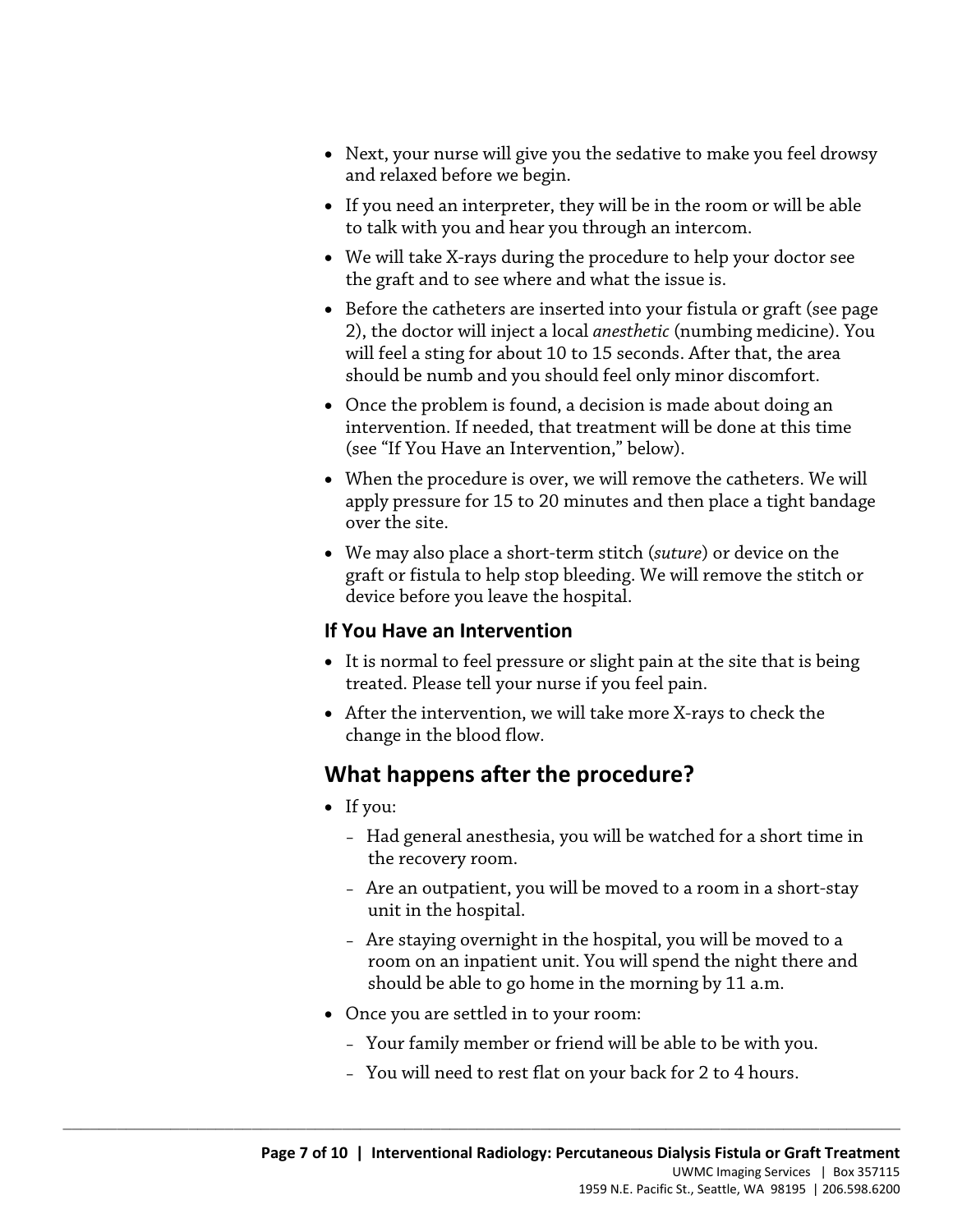- You will be able to eat and drink when you are awake and not nauseated.
- We will make sure you can move safely before you get up to walk. A nurse or patient care technician (PCT) will help you get out of bed. Most times, we will place a gait belt around your waist for extra safety.
- If you are in the short-stay unit, you will be able to go home when:
	- You are fully awake
	- You can eat, drink, and use the restroom
	- Your nausea and pain are under control
	- Your vital signs are stable
	- You can walk normally
	- You have a responsible driver to take you home
	- You have a responsible person to stay with you at home overnight

# **Safety and Self-care at Home**

- You have a responsible driver to take you home<br>- You have a responsible person to stay with you at home<br>overnight<br>**Safety and Self-care at Home**<br>The sedation medicine will stay in your body for several hours. It conflect The sedation medicine will stay in your body for several hours. It could affect your judgment. You may also be lightheaded or feel dizzy.

### **For 24 Hours**

- Do **not** drive a car.
- Do **not** use machinery or power tools.
- Do **not** drink alcohol.
- Do **not** take medicines such as tranquilizers or sleeping pills, unless your doctor prescribed them.
- Do **not** make important decisions or sign legal documents.
- Do **not** be responsible for children, pets, or an adult who needs care.
- Have someone stay with you overnight.

 $\_$  ,  $\_$  ,  $\_$  ,  $\_$  ,  $\_$  ,  $\_$  ,  $\_$  ,  $\_$  ,  $\_$  ,  $\_$  ,  $\_$  ,  $\_$  ,  $\_$  ,  $\_$  ,  $\_$  ,  $\_$  ,  $\_$  ,  $\_$  ,  $\_$  ,  $\_$  ,  $\_$  ,  $\_$  ,  $\_$  ,  $\_$  ,  $\_$  ,  $\_$  ,  $\_$  ,  $\_$  ,  $\_$  ,  $\_$  ,  $\_$  ,  $\_$  ,  $\_$  ,  $\_$  ,  $\_$  ,  $\_$  ,  $\_$  ,

#### **To Help Speed Your Recovery**

- Do only light activities and get plenty of rest.
- Eat as usual.
- Drink lots of fluids.
- Resume taking your medicines as soon as you start to eat. Take **only** the medicines that your doctors prescribed or approved.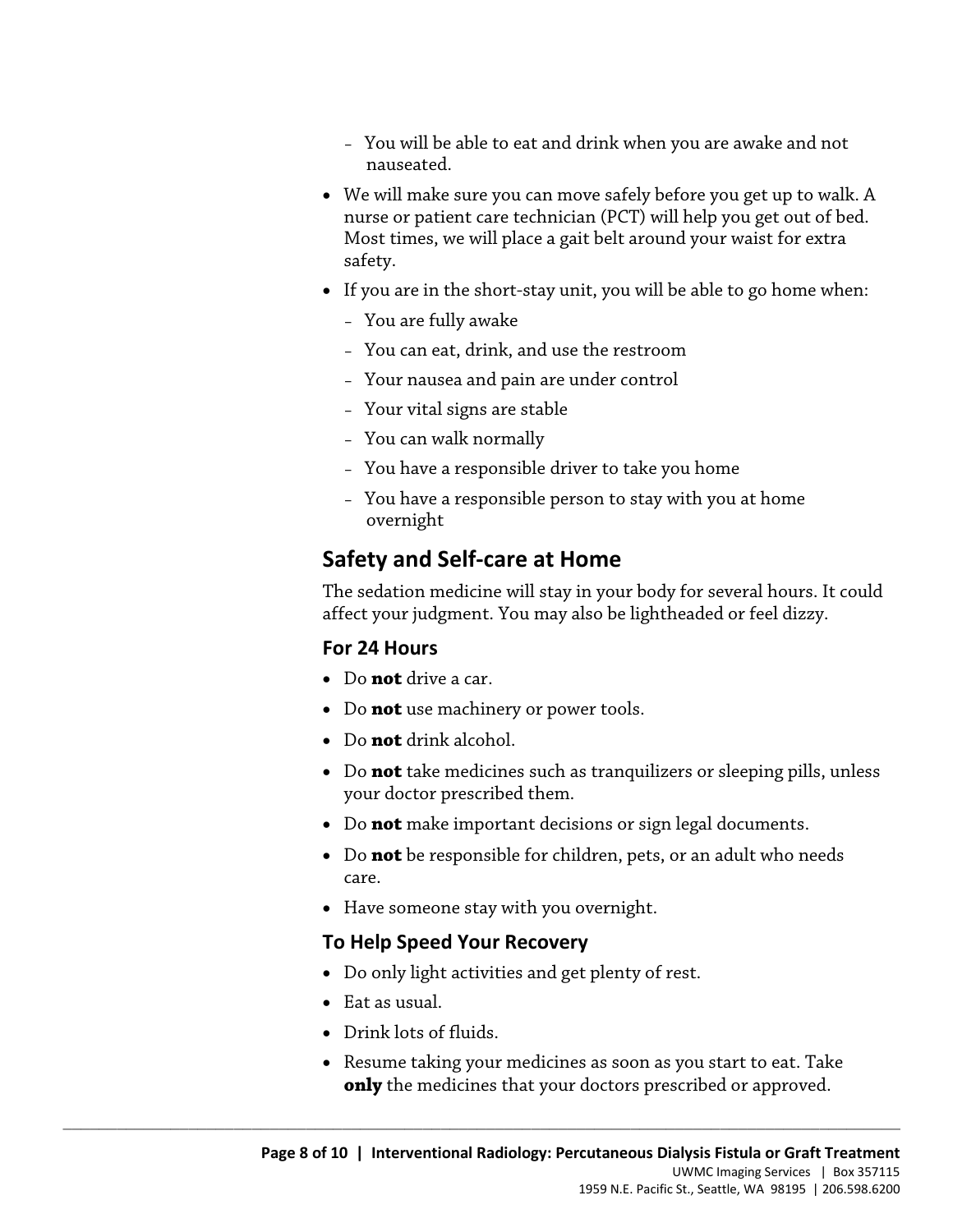#### **For 48 to 72 Hours**

- Do **not** lift anything that weighs more than 10 pounds with the arm that has the fistula. (A gallon of milk weighs almost 9 pounds.)
- Do only moderate activities. This will help your puncture site heal.
- Avoid hard work and any activity that makes you breathe harder or makes your heart beat faster.

#### **Dressing Care**

- Keep the dressing on your puncture site for 24 hours, or until your next dialysis visit. Make sure the dressing stays clean and dry.
- After 24 hours, remove the dressing and check the puncture site for any signs listed under "When to Call" on page 10.
- tor any signs listed under "When to Call" on page 10.<br>
 You may shower after 24 hours. Do **not** scrub the puncture site<br>
Allow warm, soapy water to gently run over the site.<br>
 After showering:<br>
 Gently pat the site dry • You may shower after 24 hours. Do **not** scrub the puncture site. Allow warm, soapy water to gently run over the site.
	- After showering:
		- Gently pat the site dry with a clean towel.
		- Do **not** apply lotion, ointment, or powder to the site.
		- You may apply a new Band-Aid. Change the Band-Aid every day for the next few days. Always check the site when you remove the Band-Aid.
	- Do **not** take a bath, sit in a hot tub, go swimming, or allow your puncture site to be covered with water until it is fully healed.
	- You may have some slight discomfort or bruising at the site.

### **Pain Control**

Most patients have only minor pain after this treatment.

- If your doctor says it is OK for you to take acetaminophen (Tylenol), this should ease any discomfort you have.
- If your doctor expects you to have more severe pain, you will receive a prescription for a stronger pain pills.
- If you receive a prescription for *opioid* pills, you may need to take a stool softener to avoid constipation.